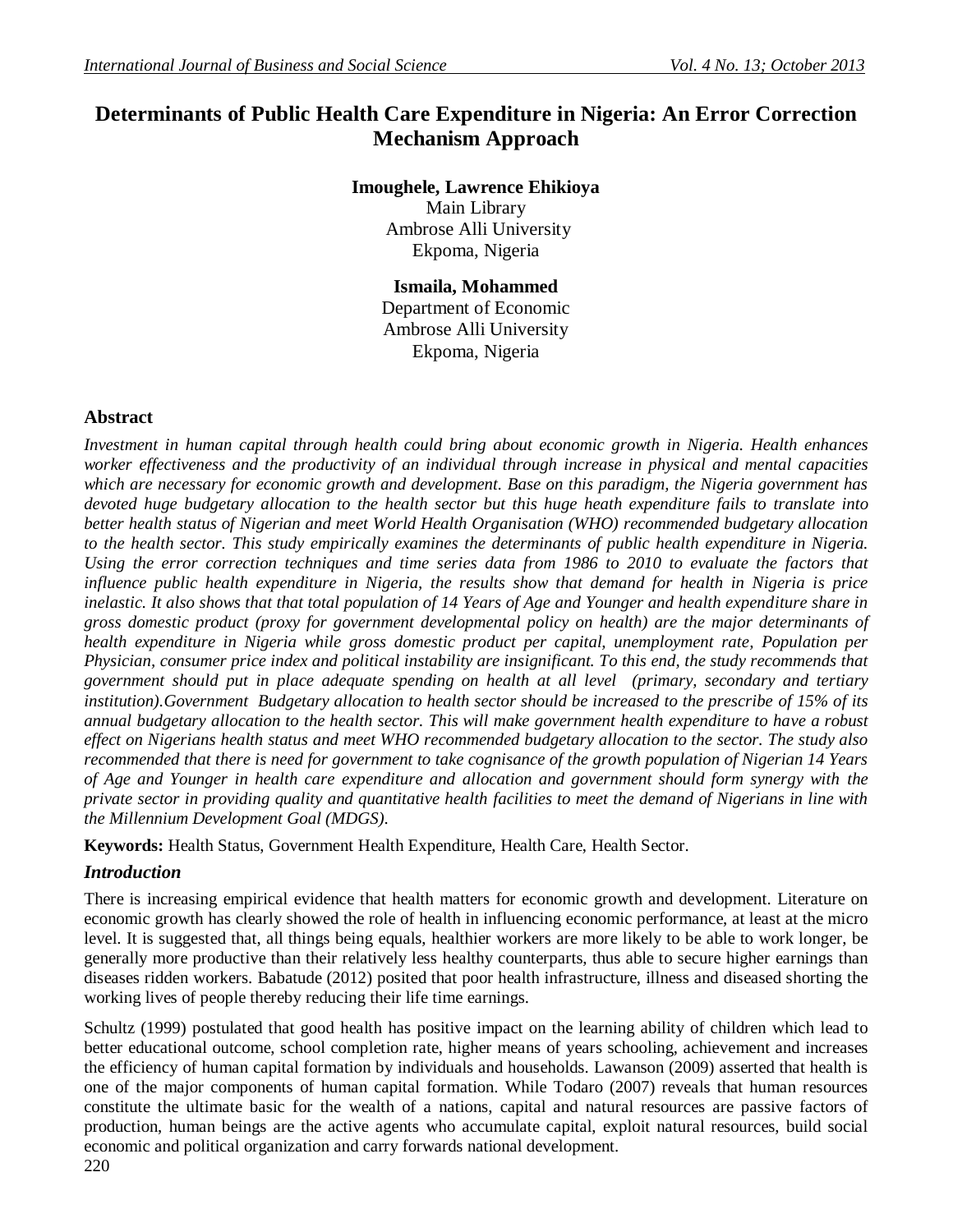Clarity, a country which is unable to develop the skills and knowledge of its people and to utilize them effectively in the national economy will be unable to develop any things else. Most countries strive to attract good health because of its acknowledged advantages as a basic component of economic growth and development. Africa-Nigeria in particular joined the rest of the world in seeking improvement in the health status of Nigerians as evidence by the kind of government policies intervention in the development of the health sector to enhance the nation economic output. In realization of this, successive Nigerian governments have being making serious effort in budgeting allocation to the health sector.

According to CBN (2010) the total government expenditure to health as at 1986, 1990, 2000 and 2010 was N360.4M, N558.1M, N18181.8M, and N149269.8M respectively. The capital expenditure also show same continuous increase in trend in 1986, 1990, 2000 and 2010 recorded  $\text{N18.2M}$ ,  $\text{N157.0}$ ,  $\text{N6569.2M}$  and N46649.8M respectively. Similarly, the recurrent expenditure also reveals continuous increase in value from 1986, 1990, 2000 and 2010 are  $\frac{N}{279.2M}$ ,  $\frac{N}{401.1M}$ ,  $\frac{N}{11612.60M}$  and  $\frac{N}{102620M}$  respectively.

However, Alabi, Adams, chime, Abu and Aiglomudu (2010) reveal that in Nigeria less than 1% of GDP was allocated to health care provision, and about 2% of government oil revenue was allocated to health sector in Nigeria between 1981 and 2006. The fact that this low financial commitment will result in inequality in access to health care resources and since majority of Nigerian are poor and pay for their health care out of their pocket money may be left of health care provision. Nigerian project Agenda (2007) has shown that accessibility to health care facilities in Nigeria is low. It was revealed that only 3 out of 5 Nigerians have access to health care facilities.

A critical look into the share of public expenditure on health in the national budget revealed that the share of health is rather low. The percentage of public health expenditure on total government expenditure according to world health organization in 1995, 2000, 2005, and 2010 was 7.05%, 4.22%, 6.41% and 4.4% respectively. This suggests that Nigerian health care situation still needs some improvement in budget allocation mostly in the area of planning and execution. As reported by Bakare and Sanmi (2011) that in spite of all these increases, much impact has not been made in the area of reduction of infants, under five and maternal mortalities since 1970. For instance, the Nigerian rate of infant mortality (91, per 1000 lives births) is among the highest in the world, and the immunization coverage has dropped below thirty percent while mortality rate for children under age five is 192 death per one thousand by year 2007, it was also reported that more than one hundred and thirty-four thousand (134000) women died from pregnancy complications. In addition, the life expectancy ratio on the average has been on the decline over the study period and the world bank 1999 ranked Nigerian 74<sup>th</sup> out of 115 countries based on the performance of some selected health indicators while the general health system performance was also by the  $187<sup>th</sup>$  among the 191 member states by the world health organization while Ogunjuyigbe and Laisu (2010) reveals that Nigeria is one of the countries lagging behind in all the millennium development goals (MDG'S) to which 191 countries including Nigerian signed at the turned of the millennium in 2001.

With the above perception, it becomes worrisome to ask several questions such as what has been the structure and pattern of government health expenditure in Nigeria. What has been the trend of expenditure on health in Nigeria and finally what are the factors that determine the public health care expenditure in Nigeria. Against this background, this paper seeks to investigate the trends of health expenditure in Nigeria and what are the factor that determines public's health expenditure in Nigerian following this introduction, the remaining part of this study is structured as following section 2 will deal with the literature review while section 3 will examine the review of federal government health expenditure in Nigeria. Section 4 is the methodology of the study, section 5 is the empirical results and analysis and section 6 is the summary, conclusion and policy recommendations.

### *Review of Relatd Literature*

The Keynesian macro-economic thought which is some time called the demand side of the economy postulate that public spending can contribute positively to economic growth. Hence an increase in government expenditure is likely to leads to the same proportionate increase in employment, profitability and investment through multiplier effect on aggregate demand. Base on this background government spending augument the aggregate demand, which provokes increases in output depending on expenditure multiplier (Saaded and kalakech, 2009).

However Barro and Sala-I-Martin (1992) classify public expenditure as productive and unproductive and hypothesized that productive expenditure such as expenditure on education, health, road, e.t.c have a direct influence on the rate of economic growth while unproductive expenditure such expenditure on salary, rent,e.t.c have indirect or no effect.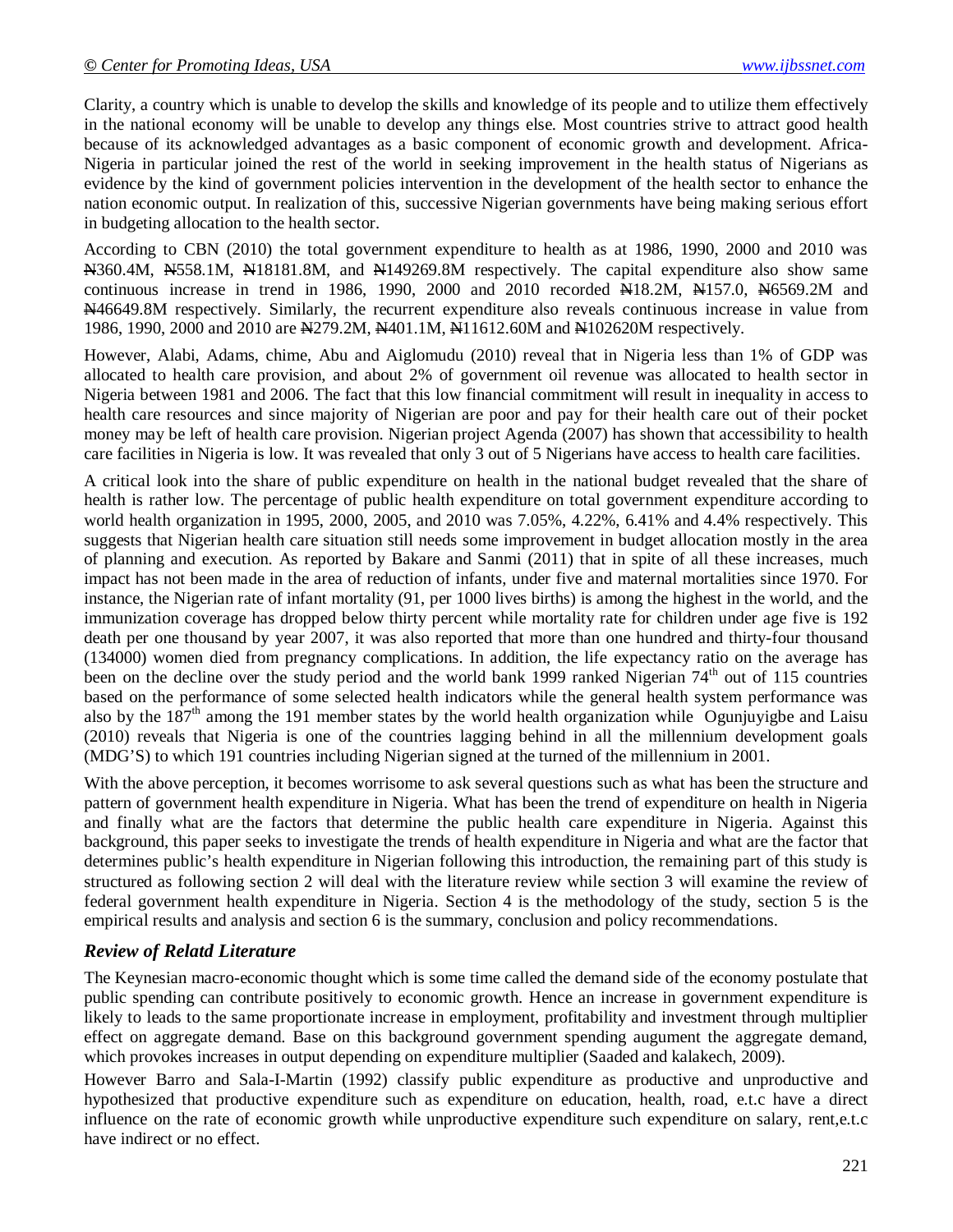However, government spending on health play a crucial role in economic growth. Therefore, the healthier nature of population determined their ability to contribute to economic performance. Babatude (2012) asserted that better health enables better earning ability for both workers and enterprises which in turn enhance the tax based of the government leading to better fiscal posture. These interactions, all things being equals, will lead to better economic performance. Thus the manner in which growth is shared also influence the rate of poverty reduction.

Health is one of the significant factors that determine the quality of human capital which is a necessary factor for economic growth. Based on this paradigm developing countries have attempted to enhance the human capital through public health expenditure as well as government spending on education and other social services. Al-Yesufy (2000) and Lawson (2009) noted that education, health care, training and investment in social services enhances and improves the human capacity which has a spill over effect on economic growth.

Public health expenditure consist of recurrent and capital spending from government (federal, states and local government) budgets, external borrowings, and grants (including donations from international agencies and nongovernmental organizations), and social (or compulsory) health insurance funds. While, total health expenditure is the sum of public and private health expenditure. It covers the provision of health service (preventive and curative) family planning activities, nutrition activities and emergency aid designated for health but does not include the provision of water and sanitation (WHO, 2010).

Graffian and Mckinley (1992) revealed that most developing countries suffer from poor expenditure on health care and the majority of public health care expenditure on hospital and expensive medical care that benefit a small minority of the population living in the cities. A high proportion of the poor is far from this service especially those living in rural areas. They usually rely on home remedies and traditional medicine.

There is a growing literature on the determinants of public health expenditure in cross countries and country specific. For examples Das and Martin (2010) quantitative examine the determinants of aggregate health care expenditure using a co-integration procedure. The evidence in the study supports co-integration. The results also indicate that per capita income contributes significantly to the explanation of the health care expenditure. Age of the population, the number of practicing doctors and the ratio of public health expenditure to total health care expenditure does not seem to have any big impact on aggregate health care expenditure in the U.S. The conclusions drawn from the results is that the health expenditure policy should be coupled not necessarily with the increase in the supply of physicians or policies that promote competition but, with long-run policies that promote human capital. They also find that the mixture of public-private funding does not contribute significantly to the explanation of the health care expenditure in the U.S. Khorassani and Paskawych (2009) also reported that the major determinants of per capita healthcare expenditures in U.S.A are age and income related. The proportion of the population 15 years old or younger seems to have the largest effect on per capita healthcare expenditures in the United States. They concluded that children are the ones highest in demand for healthcare. It also appears that the supply of healthcare in the United States is not a significant determining factor of healthcare expenditures.

Chaabouni and Abednnadher (2010) examine the determinants of health expenditures in Tunisia during the period 1961-2008, using the Autoregressive Distributed Lag (ARDL) approach by Pesaran et al. (2001). The results of the bounds test show that there is a stable long-run relationship between per capita health expenditure, GDP, population ageing, medical density and environmental quality. In fact, on the one hand there are the short-run and long-run results which reveal that health care is a necessity, not a luxury good. On the other hand, results of the causality test show that there is a bi-directional causal flow from health expenditures to income, both in the short and in the long run. They recommended that policies aiming at encouraging health expenses are required to build up a healthier and productive society to support the Tunisian's economic growth and development. In addition, the Ministry of Health should minimize the gap of inequality distribution of health care among people considering the spread of emerging chronic diseases and assuring the quality and performance of public health supply. Moreover, the external cooperation of the World Health Organization is also required to make an exchange of expertise and health care information.

Zheng, Yu. Zhang and Zhang (2010) investigate the effect of pollution on health care expenditure using a panel dataset consisting of 31 Chinese provinces covering the period 1997-2003. In particular, the study explores the non stationarity and co- integration properties between health care expenditure and environmental indicators.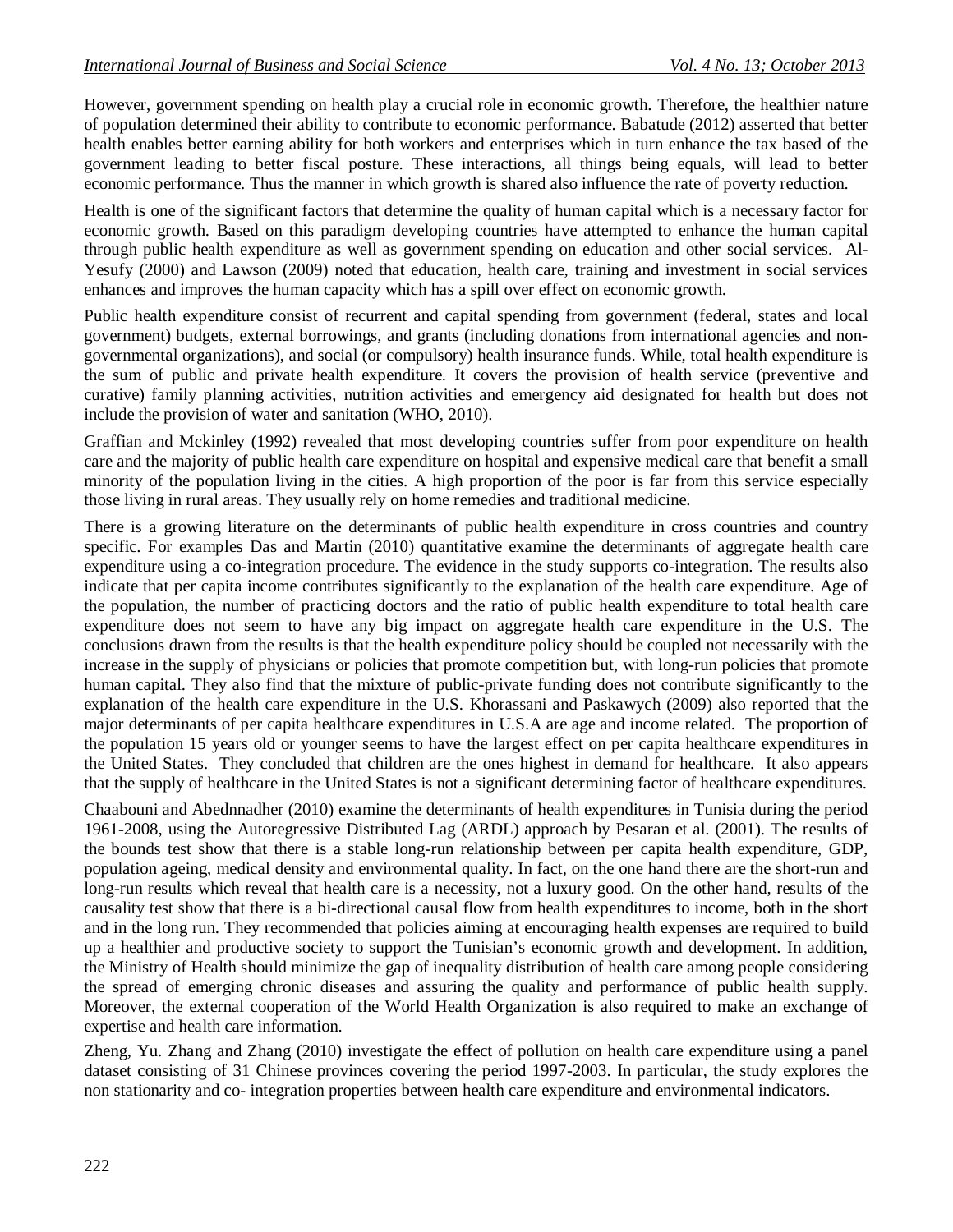This is done in a panel co-integration framework and in doing so; they examine both the long-run and the shortrun impacts of per capita provincial GDP, waste and gas emissions, dust and smug emissions, and waste and water emissions on per capita public health expenditure. They concluded that, both in the long run or the short run, public health expenditure are not only positively affected by the province's economy, but also by environmental quality.

Olaniyan, Onisanwa and Oyinlola (2013) examine health care expenditures and GDP in sub-Saharan African countries: evidence from panel data. They postulated that Understanding the extent of the linkage between the share of health expenditure in GDP and change in standard of living is important for several reasons. First, it enables a proper accounting of the notable growth in the health care sector over the last half century. Secondly, it is necessary for forecasting how health care spending is likely to evolve in the coming years. Finally, it is a crucial step towards an assessment of the optimality of the growth of the health care sector. In particular, if health spending is strongly increasing in income, so that rising income can explain most or the entire rising health share, it would be more likely that the increasing share of GDP allocated to health is socially optimal. Their analysis indicates that health care expenditure and most of its determinants are non-stationary, and that they are linked in the long-run. The findings shows elasticity is below unity for Sub – Sahara Africa countries, it is significantly lower than 1, indicating that health care is a necessity good. The majority of the countries presents an income elasticity lower than one, confirming that health care is, overall, a necessity good in Sub-Sahara Africa. They noted that the 16 countries, display negative significant coefficients, while 16 other Countries(Burundi, Botswana, Cote d'ivoire, Cape Verde, Djibouti, Ghana, Guinea Bissau, Liberia, Malawi, Mozambique, Rwanda, Senegal, Togo, South Africa, Democratic Republic of Congo, Zambia) show statistically insignificant coefficients. One reason behind these results might be that there exist unobserved cross border movements of recipients that alter the relationship between health spending and income at country level.

Kamiya (2010) examines the determinant of health in 14 developing countries using GMM to estimate the determinants of under-five mortality rate with a cross country of 141 developing countries. The empirical results show that GDP per capital and access to improve sanitation have statistically significant in reducing child mortality while health factor which are measured by government health spending, immunization coverage and physician density do not significantly impacted on child morality reduction.

Abbas and Heimenz (2011) empirically examine the determinants of public health expenditure in Pakistan for the period which span between 1972 and 2006. Using co-integration and error correction methodology, the study reveals that health care in Pakistani is a necessity commodity. Urbanization and unemployment have negative effect on health care expenditure which implies that it is costly to provide health care to resident of remote rural area of Pakistan.

Rahman (2008) examine the determinants of health expenditure in some Indian states using a panel data model the findings was that health expenditure in Indian is not a luxury good with the elasticity of 0.47. The study further reveals that state per capital income and literacy rate has significant factors that influence health expenditure while other structural demands variable such as proportion of state population over the age 60, population per primary health care centre and population per doctor was insignificant.

Tang (2010) investigated the determinant of health expenditure in Malaysia. Using time series frame work from 1967 to 2007 and employing econometric methodology the findings showed that health expenditure and its determinants are co-integrated which is in line with economic theory. The study further reveals that the major factor that influence health expenditure are income, health care prices and proportion of population aged more than 65 years of age and the causality indicates that health expenditure and income is bi-directional in nature and the policy import is that initiative to promote health expenditure should be implemented to achieve sustainable economic growth and development.

Agbatogun and Taiwo (2010) empirically examine the determinants of health expenditure in Nigeria. They show that improvement in health sector is sine-qua-non to sustainable economic growth and development. They found that gross domestic product is the most important determinants of health allocation and literacy rate and population's growth rate are insignificant determinant of health expenditure in Nigeria. They recommended that there is need for health sectors reformed in order to improve the health of the people and reduce the burden on the government by encouraging more private sector participation. Omotor (2009) also carried out same study in the Nigeria's economy for the period of 1970-2003 using co-integration analysis.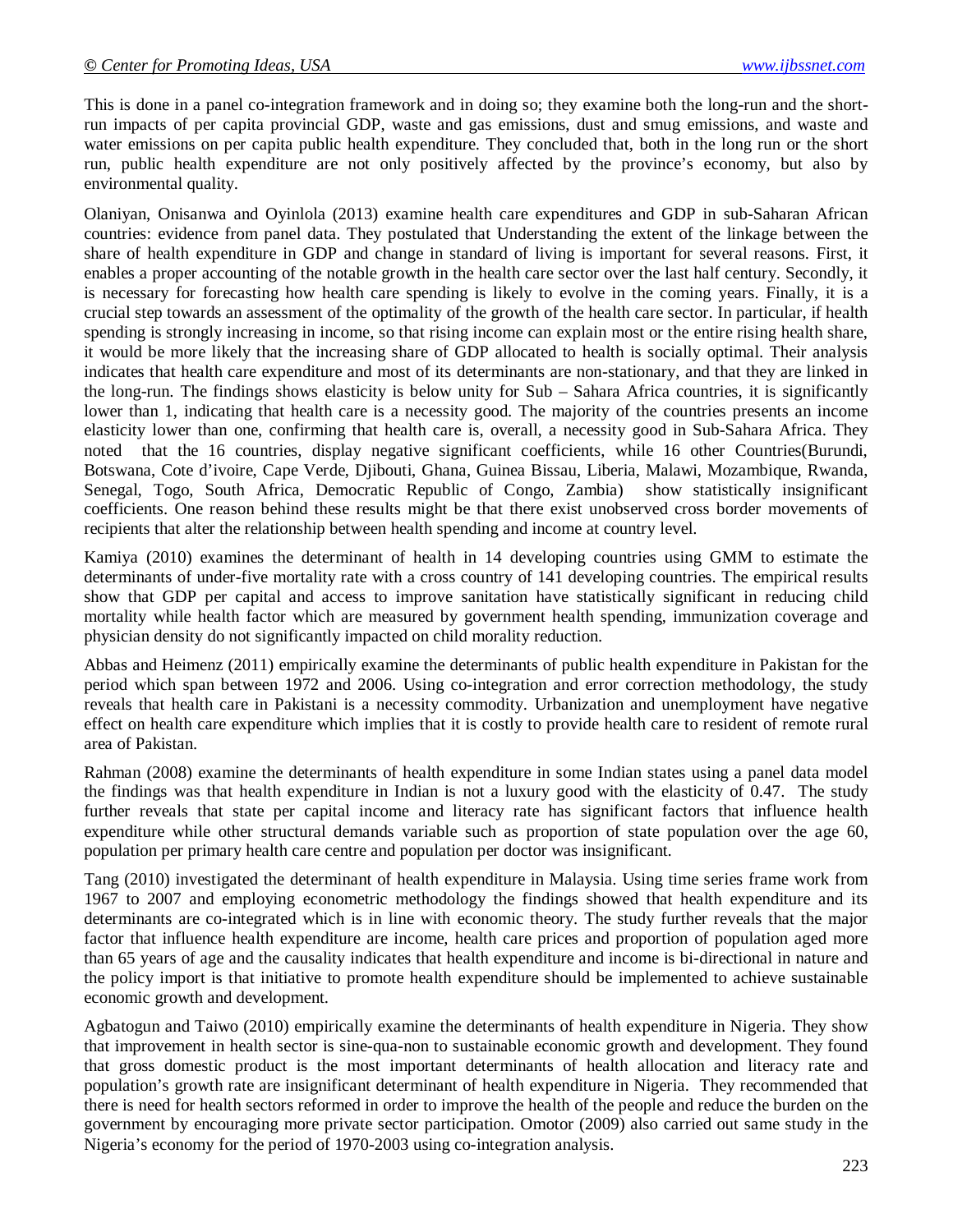His main findings are that health expenditure in Nigeria is income inelastic and public financing for health expenditure appears to have more impact on health expenditure than other determinants including per capital income.

Reman, Bassey and Edu (2011) examine health care expenditure in Nigeria; does the level of government spending rely matter for the period which spanned between 1980 to 2003, employing cobb-douglas production and ordinary least squares method of analysis. They found that life expectancy and literacy rate were negatively correlated with health care expenditure both in the short and long run, income elasticity of health care expenditure was below unit both in the short and long run. Which show that health care spending is income inelastic and concluded that health is a necessary good in Nigeria. They recommended that in order to improve the health status of Nigerians, government needs to increase funding of health sector and reduce the inequality in the budgeting distribution of health expenditure.

| <b>Table 3.1.</b> Value of public riealin expenditure in Nigeria (1980 - 2010) |             |                |              |                |            |          |                  |
|--------------------------------------------------------------------------------|-------------|----------------|--------------|----------------|------------|----------|------------------|
| Year                                                                           | Capital     | Recurrent      | Total        | Total          | $\%$<br>of | $%$ of 2 | $%$ of           |
|                                                                                | expenditure | expenditure    | expenditure  | government     | $1$ on $3$ | on 3     | 3 on 4           |
|                                                                                | on Heath    | on Heath (N,   | on Heath (N, | expenditure    |            |          |                  |
|                                                                                | (M, M)      | $M$ )          | M            | (M, M)         |            |          |                  |
|                                                                                | 1           | $\overline{2}$ | 3            | $\overline{4}$ |            |          |                  |
| 1986                                                                           | 81.2        | 279.2          | 360.4        | 16223.7        | 22.5       | 77.5     | 2.2              |
| 1987                                                                           | 69.5        | 133.9          | 236.4        | 22018.7        | 29.4       | 70.6     | 1.1              |
| 1988                                                                           | 183.2       | 260.0          | 443.2        | 27749.5        | 41.3       | 58.7     | 1.6              |
| 1989                                                                           | 126.0       | 326.6          | 452.6        | 41028.3        | 27.8       | 72.2     | 1.1              |
| 1990                                                                           | 157.0       | 401.1          | 558.1        | 60268.2        | 28.1       | 71.9     | 0.9              |
| 1991                                                                           | 136.6       | 619.4          | 756          | 66584.4        | 18.1       | 81.9     | 1.1              |
| 1992                                                                           | 188.0       | 837.4          | 1025.4       | 92797.4        | 18.3       | 81.7     | 1.1              |
| 1993                                                                           | 352.9       | 2331.60        | 2684.5       | 191228.9       | 13.1       | 86.9     | 1.4              |
| 1994                                                                           | 961         | 2066.8         | 3027.8       | 160893.2       | 31.7       | 68.3     | 1.9              |
| 1995                                                                           | 1125.2      | 3335.7         | 5060.9       | 248768.1       | 34.1       | 65.9     | 2.0              |
| 1996                                                                           | 1659.5      | 3192.0         | 4851.5       | 337217.6       | 34.2       | 65.8     | 1.4              |
| 1997                                                                           | 2623.8      | 3179.2         | 5803         | 428215.2       | 45.2       | 54.8     | 1.4              |
| 1998                                                                           | 7123.8      | 4860.5         | 11984.3      | 487113.4       | 49.4       | 40.6     | 2.5              |
| 1999                                                                           | 7386.8      | 8793.2         | 16180.0      | 947690.0       | 45.7       | 54.3     | 1.7              |
| 2000                                                                           | 6569.2      | 11612.6        | 18181.8      | 701059.4       | 36.1       | 63.9     | 2.6              |
| 2001                                                                           | 20128       | 24523.5        | 44651.5      | 1018025.6      | 45.1       | 54.9     | 4.4              |
| 2002                                                                           | 12608.0     | 50563.2        | 63171.2      | 1018155.8      | 20         | 80.0     | 6.2              |
| 2003                                                                           | 6431        | 33254.5        | 39685.5      | 1225965.9      | 16.2       | 83.8     | 3.2              |
| 2004                                                                           | 26410       | 33377.4        | 59787.4      | 1822100.00     | 44.2       | 55.8     | 4.2              |
| 2005                                                                           | 21652.6     | 50032.8        | 71686.4      | 1822100.00     | 30.2       | 69.8     | 3.9              |
| 2006                                                                           | 38039.8     | 67550.2        | 105590       | 1938002.5      | 36.0       | 64.0     | 5.4              |
| 2007                                                                           | 34728.8     | 81900          | 116628.8     | 2450896.7      | 29.8       | 70.2     | 4.8              |
| 2008                                                                           | 38702.5     | 98200          | 136902.5     | 3240820.0      | 28.3       | 71.2     | 4.2              |
| 2009                                                                           | 42676.2     | 90200          | 132876.2     | 3452990.8      | 32.1       | 67.9     | $\overline{3.8}$ |
| 2010                                                                           | 46649.8     | 102620         | 149269.8     | 41941217.9     | 31.3       | 68.7     | 3.6              |

**Review of Federal Government Health Expenditure in Nigeria (1986 - 2010)**

**Table3.1.** Value of public Health expenditure in Nigeria (1986 - 2010)

**Source:** CBN statistical bulletin (2010)

Both recurrent and capital budget in health sector are needed to sustain the sector in mobilization of human and material resources so as to advance the course of human capital development. The World Bank recommended that 15% of government budgetary allocation be assigned to the health sector. In Nigeria, this has not been achieved by the government, thereby affecting government programmes and policies for the development of the sector. For the year under review the average budgetary allocation to the health sector was 2.7% which is far less than what WHO recommended.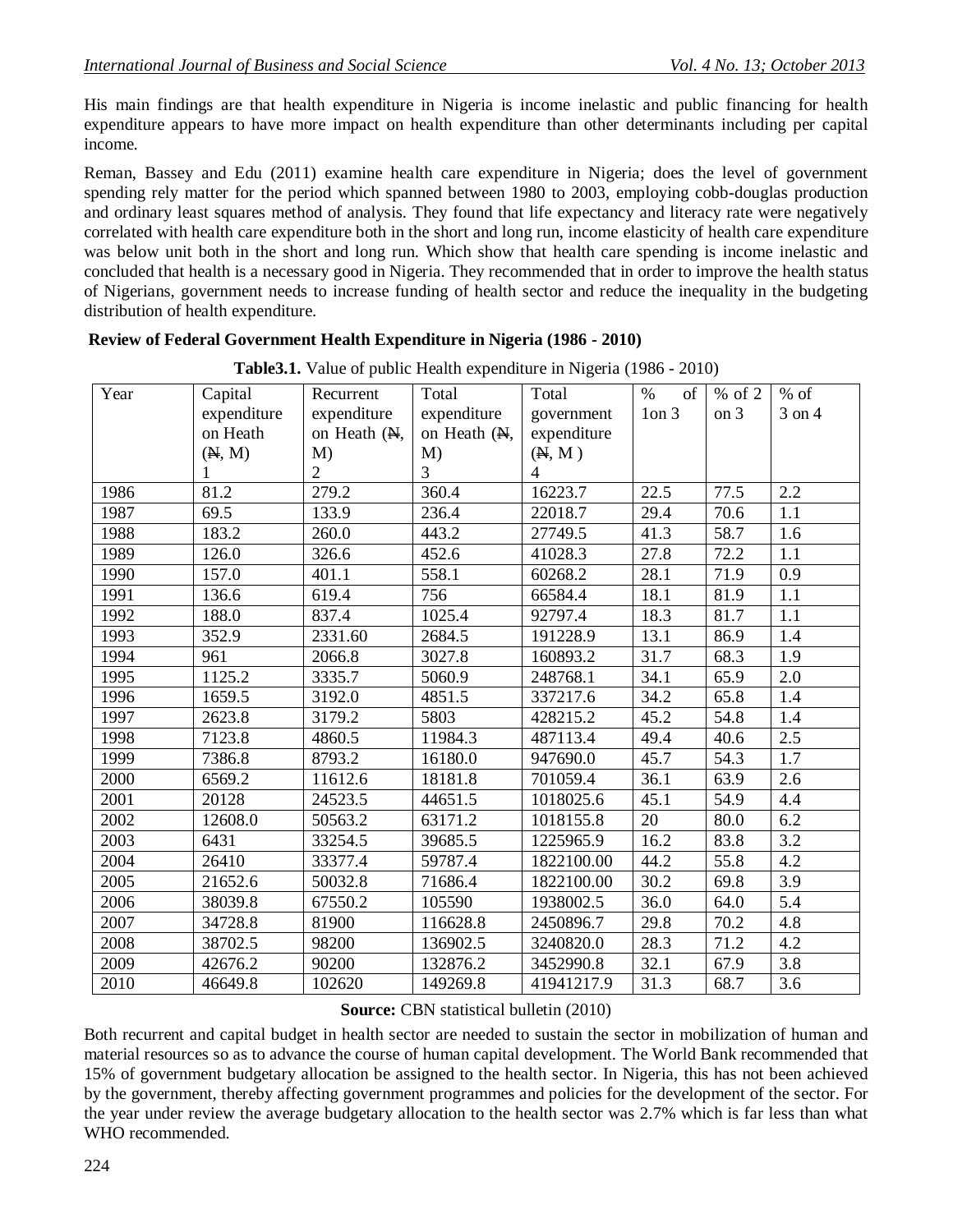There is an uneven distribution of finance in the health sector going by the data as shown in table 3.1, where the percentage of expenditure on health is derived from aggregate government expenditure. The table shown that the recurrent expenditure dominate the expenditure pattern of government total expenditure on health through the period of analysis with average value of 68.07% while the highest value and the least value are 86.9% and 40.6% in 1993 and 1998 respectively. The capital expenditure share in total government on health average 31.41% with the highest value of 49.4% in 1998 while the least was 13.1% in 1993.

Going by the analysis so far, there have appear to have been a shift from the provision of funding to procured capital health facilities to that of recruitment of personnel and payment of salaries and wages. One wonders whether such personnel can operate in the absence of the require infrastructure and equipment and facilities that are quite needed to develop the right health facilities which will have both forward and backward spill over effect on Nigeria's economic growth.

### *Methods of the Study*

#### **Theoretical Framework and Model Specification**

The literature identifies four alternative approaches to determining general expenditure; cost accounting, demandside argument, supply side factors, and development theory (Ayanwu, 1998). The cost accounting approach involves government programmes, including health, education, and social security and separates the effects of demographic influence, changes in coverage and increases in real benefits (Sanders and Klau, 1984).

According to Anyanwu (1998), the demand- side approach includes Wagner's Law, preference –based explanations and public choice theories. First, it is argued that price or unit cost of government output affects growth on government spending. Secondly, Wagner Law postulated that there are inherent tendencies between growths of economic and government activities with the result that governmental sector grows faster than the economy. This implies that as income rises, the demand for government increases more than in proportion, primary because of the technological requirements of industrialization and the urbanization that accompanied it, that is the income effects.

Thirdly, it is opined that prevailing ideologies or other political economy explanations that reflect different attitude about the role of government, and hence different "tastes" account for some variance in government spending. The public choice school embraces a number of demand oriented model of government expenditure growth, including theories of bureaucracy and median voter and public employees voting models. However, Anyanwu (1998) asserts that public voting models fail to apply in nationals without demographic institutions.

Supply-side model predicts that increase in the unit cost of public production is an important determinant of the growth in government expenditure. The other supply-side argument reflects 'Says law of government spending": public expenditure is driven by the availability of revenue (see also peacock and wise man, 1963). This is analogous to the "Please effect'": public expenditure, especially for consumption, is driven by available resources (Please, 1967).

Development theories explain growth of government expenditure in developing countries in terms of the fact that government spending accounts for higher shares of national income than it did when the now industrial economics were at comparable level of per capital income (Ayanwu, 1998). Thus, it is opined that multilateral and bilateral aid with their requirement for public sector rather than private sector counterparts, and the demonstration effects of successful capitalist and socialist countries with large and growing states sectors, affects government expenditure in developing countries.

However, in the specific case of health expenditure, three groups of independent variables are usually important: health stock variables, demographic variable and economic variables (Newhouse, 1977; Karatzas, 1992, Anyanwu, 1998 and Abbas and Hiemenz, 2011). Anyanwu (1998) noted that the health stock variables explain the supply factors while the demographic and economic variables emphasize demand for health expenditure.

Based on previous studies (Histiris and Posuet 1992, Hausen and King, 1996, Ayanwu, 1998; Abbas and Heimez, 2011) with modification, the determinants of public health expenditure given the budget constraints can be expressed as a function of the health stock, demographic, economic and political variables.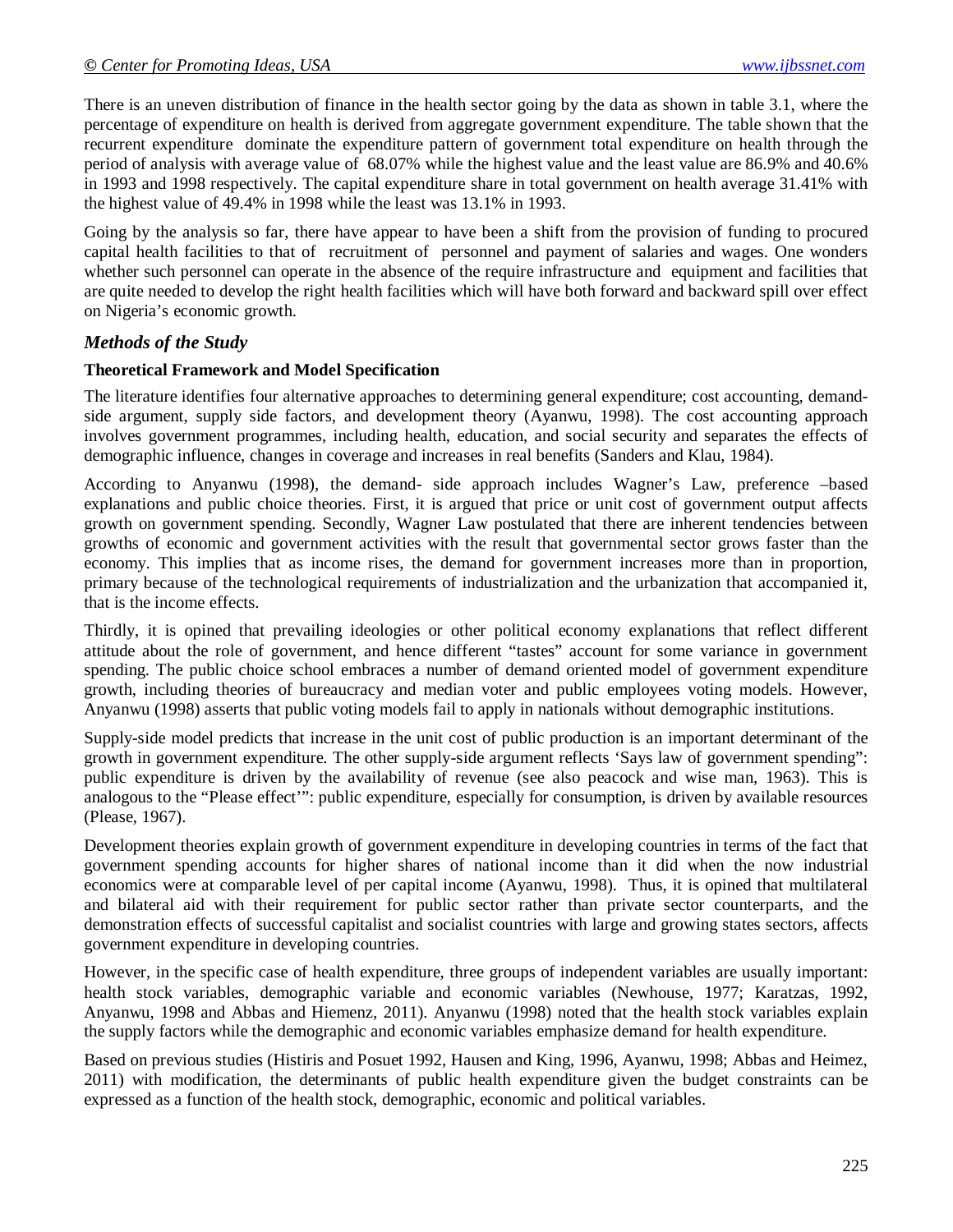The above hypothesis gives rise to the following empirical specification of real health expenditure regression equation in log-linear form

 $InTHE = \alpha_0 + \alpha_1 GDPP$ C+ $\alpha_2 POI + \alpha_3 PHR + \alpha_4 HSGDP + \alpha_5 UN + \alpha_6 PP + \alpha_7 CPU + U_1$ 

Where

| <b>THE</b> | $\equiv$ | Total health expenditure                                                                      |
|------------|----------|-----------------------------------------------------------------------------------------------|
| $GDPPC =$  |          | Gross domestic product per capital                                                            |
| <b>TPY</b> | $=$      | Total Population 14 Years of Age and Younger                                                  |
| $HSGDP =$  |          | Health expenditure share in gross domestic product (proxy for government developmental policy |
|            |          | on health)                                                                                    |
| UN         | $=$      | Unemployment rate                                                                             |
| <b>PPH</b> | $=$      | Population per Physician                                                                      |
| <b>CPI</b> | $=$      | Consumer price index (proxy for health care prices)                                           |
| POI        | $=$      | Political instability                                                                         |
| $U_{t}$    | $=$      | Error Term                                                                                    |
|            |          |                                                                                               |

#### *Sources of Data*

This research work will rely on secondary sources of data. The annual time series data from 1986 to 2010 used in this study were obtained from Statistical Bulletin and Annual Report and Statement of Accounts of the Central Bank of Nigeria, World Health Organisation Publications as well as the Annual Abstracts of statistics (various issues) published by the National Bureau of Statistics (NBS).

#### **Method of Data Analysis**:

The method of data analysis employed in this study is both descriptive and analytical. The descriptive tools include the use of graphs, tables and percentages. The analytical tool used the contemporary co-integration test in the analysis of data. This is premised on the fact that if the variable are non-stationary, the desirable properties of efficiency, consistency and un-biasedness will be lost if Ordinary Least Square (OLS) regression techniques used in the estimation of the equation. The estimation procedure adopted in this study is in three sequences.

1) The time series properties of the data employed in the study is first carried out to determine if they are stationary. Most time series data are non-stationary and using non stationary variable in the model might lead to spurious regression (Granger and Newbold, 1974). To stem the problem of spurious regression, it is important that the time series properties of the data set employed in estimation of equation 1 is ascertained. The general model used in testing the presence of a unit root is specified thus:

(2) 1 <sup>0</sup> <sup>1</sup> <sup>1</sup> <sup>1</sup> *t P t t t t y y y*

Where y is the series t is (trend factor):  $\Box_0$  is the constant term,  $e_t$  is the Gussian white noise and  $\beta$  is the lag length. The Augumented Dickey – Fuller (ADF) unit root test is employed to test the integration level.

2) The second step is the testing of presence or otherwise of co-integration between the series of the some order of integration through forming a co-integration equation. Aremu (2009) asserts that the fundamental assumption when experimenting with co-integration is that the variable is integrated of the same order. The set of variable  $X_t$ is said to be co integrated if a linear combination of the variable will result in stationary process i.e. 1(0). For a regression relation to be robust and meaningful the various series must be co-integrated; if otherwise, the equation retains its unit's roots properties and hence misleading regression. In this study the approach adopted is the maximum likelihood test procedure established by Johnansen and Juselius (1990) and Johansen (1991). The Johansen's technique is chosen because it is vector auto regression based and there are clear evidence that it performs better than single equation and alternative multivariate method (Olusanyu and Oyaromade, 2009). Specifically, if  $Y_t$  is a vector of n stochastic variables, then there exist a P-lay vector auto regression with Gaussian error of the following form:

Johasen's methodology takes its starting point in the vector auto regression (VAR) of order P given by

Y<sup>t</sup> = µ + (3) <sup>1</sup> *y<sup>t</sup>*<sup>1</sup> *PY<sup>t</sup><sup>P</sup>*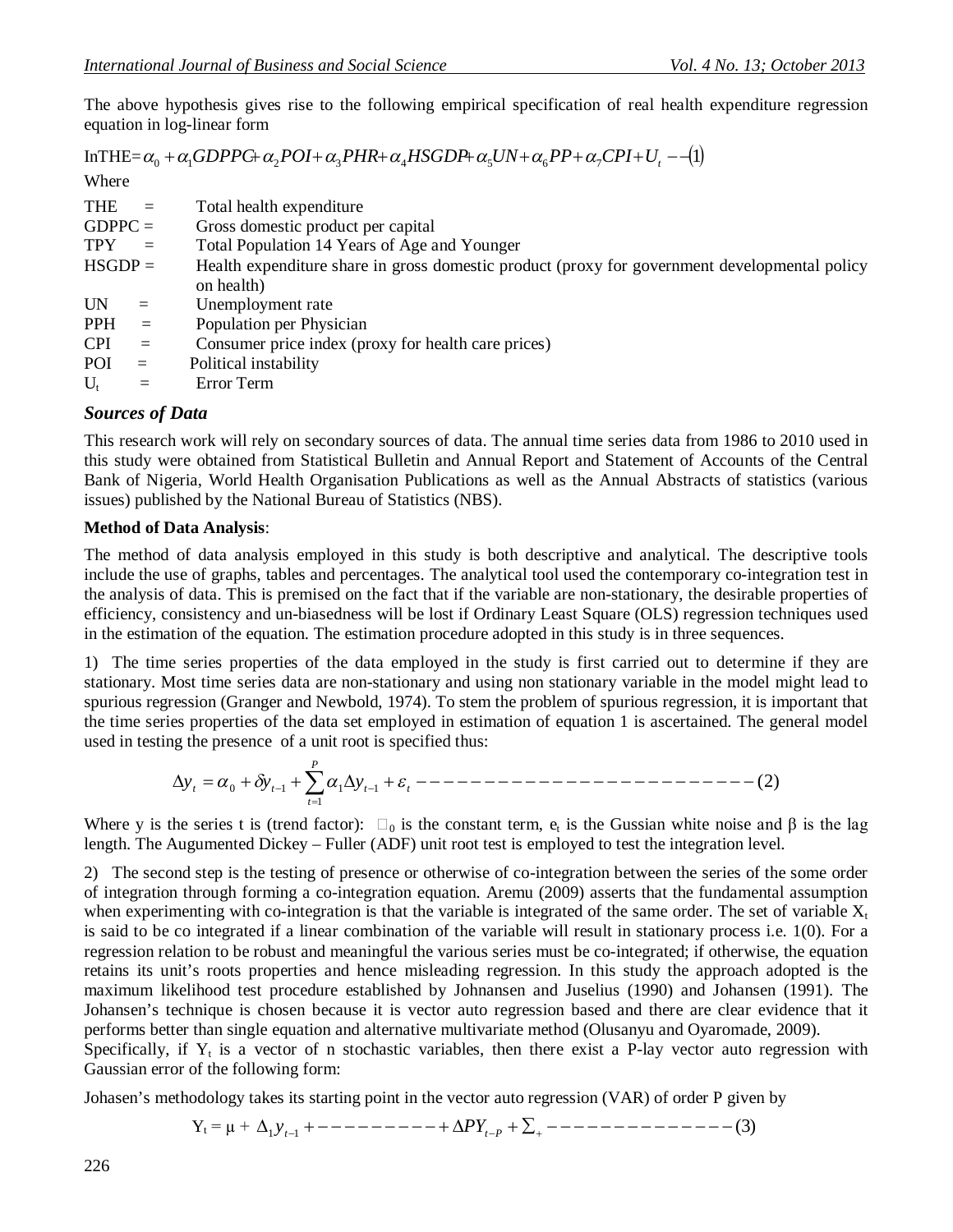#### Where

y<sub>t</sub> is an n x 1 vector of variables that are integrated of order commonly denoted (1) and  $\Sigma_t$  is an n x 1 vector of innovation.

This VAR can be re-written as

$$
\Delta y_{t} = u + n y_{t-1} + \sum_{i=1}^{p-1} r_{i} \Delta y_{t-i} + \sum_{t}^{2} (1 - (1 - 1) - (1 - 1) - (1 - 1)) \Delta y_{t-1}
$$
\nWhere  $\pi = \sum_{i=1}^{p} A_{i-1}$  and  $T_{i} = -\sum_{j=i+1}^{p} A_{j}$ 

To determine the number of co-integration vectors Johansen (1988, 1989) and Johansen and Juselius (1990) suggested two statistic tests, the first test is the trace test ( $\lambda$  trace). It test the null hypothesis that the number of distinct co-integrating vector is less than or equal to q against a general unrestricted alternative q=r. the test calculated. Thus:

 trace (r) = 1 (5) ^ 1 *t i r T in*

T is the number of usable observations, and  $\lambda_1$ , s are the estimate eigen value from the matrix. The second statistical test is the maximum eigen value test ( $\lambda$  max) that is calculated according to the following formula:

$$
\lambda
$$
 Max (r, r+1) = -T in (1- $\lambda$  r + 1) -  
-  
-  
-  
-  
-  
-  
-  
-  
- (6)

The test deals with a test of the null hypothesis that there is r of co-interacting vector against the alternative that r + 1 co integration vector.

3. If co-integration is proven to exist the next step require the construct of error correction mechanism (ECM) to model dynamic relationship short run dynamic with long run equilibrium. The ECM incorporated the (short-run) dynamic of the model:

Y<sup>t</sup> = a βyt + ∑<sup>t</sup> ---------------------------------------------------------- (7)

Therefore

$$
\Delta y t = U_{t-i} + \sum_{i=1}^{p} \beta \Delta x_{t-1} + \sum_{i=1}^{p} \alpha_{i\Delta} y_{t-1} + \sum_{t} \alpha_{t-1} \alpha_{t-1} \alpha_{t-1} \ldots \alpha_{t-1} \ldots \alpha_{t-1} \tag{8}
$$

Here,  $U_{t-1}$  is the one period lagged valued of the error from co-integrating regression while  $\Delta$  denote the first differences operator and  $\sum_{i}$  is white-noise means and constant variance.

#### *Empirical Results and Analysis*

#### **Time Series Properties of Data Series**

In line with the steps outline in section 4, we subject all the variables in the model to stationarity test. The convention method of Augmented Dickey Fuller (ADF) test was employed in this study. The results of this test are reported in table 5.1

| Variables    | At level | $1st$ difference | Order of integration |
|--------------|----------|------------------|----------------------|
| <b>THE</b>   | $-0.704$ | $-6.528$         | 1(1)                 |
| <b>GDPPC</b> | $-2.392$ | $-4.076$         | 1(1)                 |
| <b>TPY</b>   | $-1.190$ | $-5.042$         | 1(1)                 |
| <b>HSGDP</b> | $-1.337$ | $-6.7545$        | 1(1)                 |
| <b>UN</b>    | $-1.121$ | $-5.994$         | 1(1)                 |
| <b>PPH</b>   | $-0.184$ | 5.042            | 1(1)                 |
| <b>CPI</b>   | $-2.803$ | $-3.805$         | 1(1)                 |
| POI          | $-1.612$ | $-4.796$         | 1(1)                 |

**Table 5.1:** Augmented Dickey Fuller (ADF) Test for Stationary

**Source:** Computed by the authors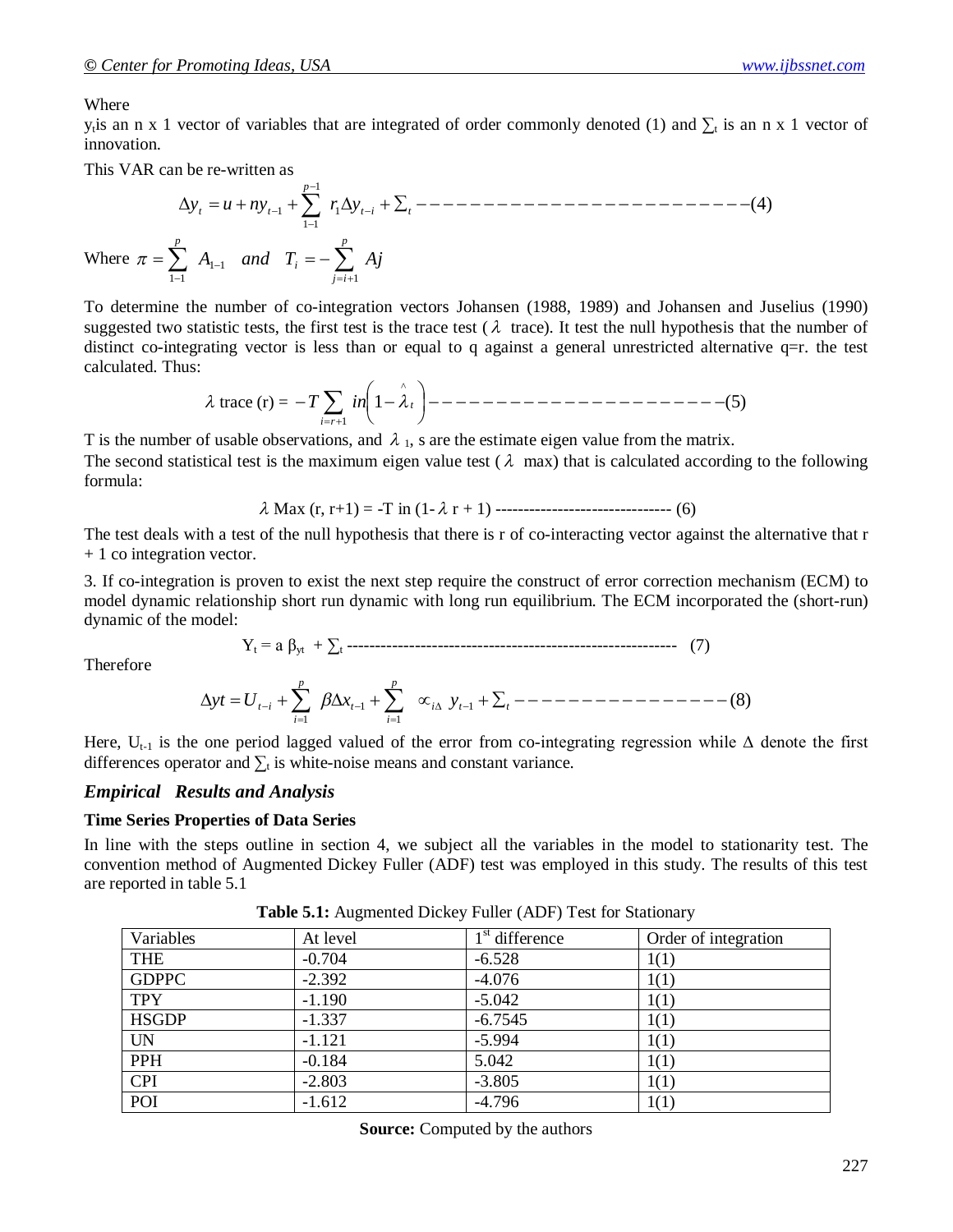The ADF tests are run against the null hypothesis that there is unit root  $1(1)$  non-stationarity of the series. With a sample size of 25, the critical value ADF at 5% significant level is -2.991. Absolute value of ADF less than the critical value indicate a rejection of the null hypothesis. The result of the test as reported in table 5.1 depict that the entire variables are stationary at their first difference.

### **Co-integration Test**

Since the unit root test shows that the entire variables are stationary at their first other difference 1(1), we therefore test for co-integration among these variables by using the reduced rank procedure developed by (Johansson 1988; Juselius 1990).

Johansson method detects a number of co-integration vectors in non-stationary time series. It allows, for hypothesis testing regarding the element of co-integrating vector and loading matrix. This procedure is used to determine the long run relationship between the variables.

The result of Johasen co-integration test is shown in table 5.2 below.

| Eigen Values | Likelihood ratio | 5%<br>percentage | 1%                  | Hypothesized no |
|--------------|------------------|------------------|---------------------|-----------------|
|              |                  | Critical value   | Critical<br>Percent | of $CE(s)$      |
|              |                  |                  | Value               |                 |
| 0.972920     | 191.8781         | 124.24           | 133.57              | None $**$       |
| 0.898917     | 105.2634         | 94.15            | 103.18              | At most $1**$   |
| 0.632399     | 50.25995         | 68.52            | 76.07               | At most 2       |
| 0.496958     | 26.24178         | 47.21            | 54.46               | At most 3       |
| 0.203465     | 9.751801         | 29.68            | 35.65               | At most 4       |
| 0.157888     | 4.292181         | 15.41            | 20.04               | At most 5       |
| 0.006975     | 0.167978         | 3.76             | 6.65                | At most 6       |

**Table 5.1.** Johansen co-integration Test

\* (\*\*) denotes rejection of hypothesis at 5% (1%) significant.

L.R test indicates 2 co-integrating equation (s) at 5% significant.

### **Source:** Computed by the authors

The result shows that there exist two (2) co-integrating equation at 5% level of significance. This is because the likelihood ratio is greater than the critical value at 5%. This shows that there is long run relationship between total government health expenditure and all the explanatory variables.

### **Parsimonious Error Correlation for the determinants of government health expenditure in Nigeria.**

Over-parametised effect of investment in education on economic growth models which incorporates the lagged changed of the models variables is constructed. This is then simplified until theory consistent and data coherent results are achieved by gradually deleting insignificant variables. The results of parsimonious model are presented in table 5.3 below.

**Table 5.3:** Parsimonious Error Correction for Determinants of Government Health Expenditure in Nigeria Modelling DLOGTHE by OLS.

| Variable      | Coefficient | <b>Std Error</b> | t-statistic |       |
|---------------|-------------|------------------|-------------|-------|
| $\mathcal{C}$ | 0.044       | 0.031            | 1.393       | 0.184 |
| D(LOG(GDPPC)) | 0.050       | 0.660            | 0.451       | 0.658 |
| DLOG(TPY-2)   | 0.296       | 5.663            | 2.792       | 0.014 |
| DLOG(HSGDP)   | $-0.654$    | 0.103            | $-6.175$    | 0.000 |
| DLOG(UN)      | $-0.088$    | 0.102            | 0.751       | 0.464 |
| DLOG(PPH)     | 0.021       | 0.530            | 0.210       | 0.836 |
| DLOG(CPI)     | 0.228       | 0.240            | 2.054       | 0.580 |
| <b>DPOI</b>   | 0.121       | 0.045            | 1.113       | 0.283 |
| $ECM(-1)$     | $-0.402$    | 0.258            | $-4.289$    | 0.001 |

 $R^{2=}$  0.894;  $R^{-2}$  = 0.837; F = 15.798; D.W = 2.238

**Source:** computed by the authors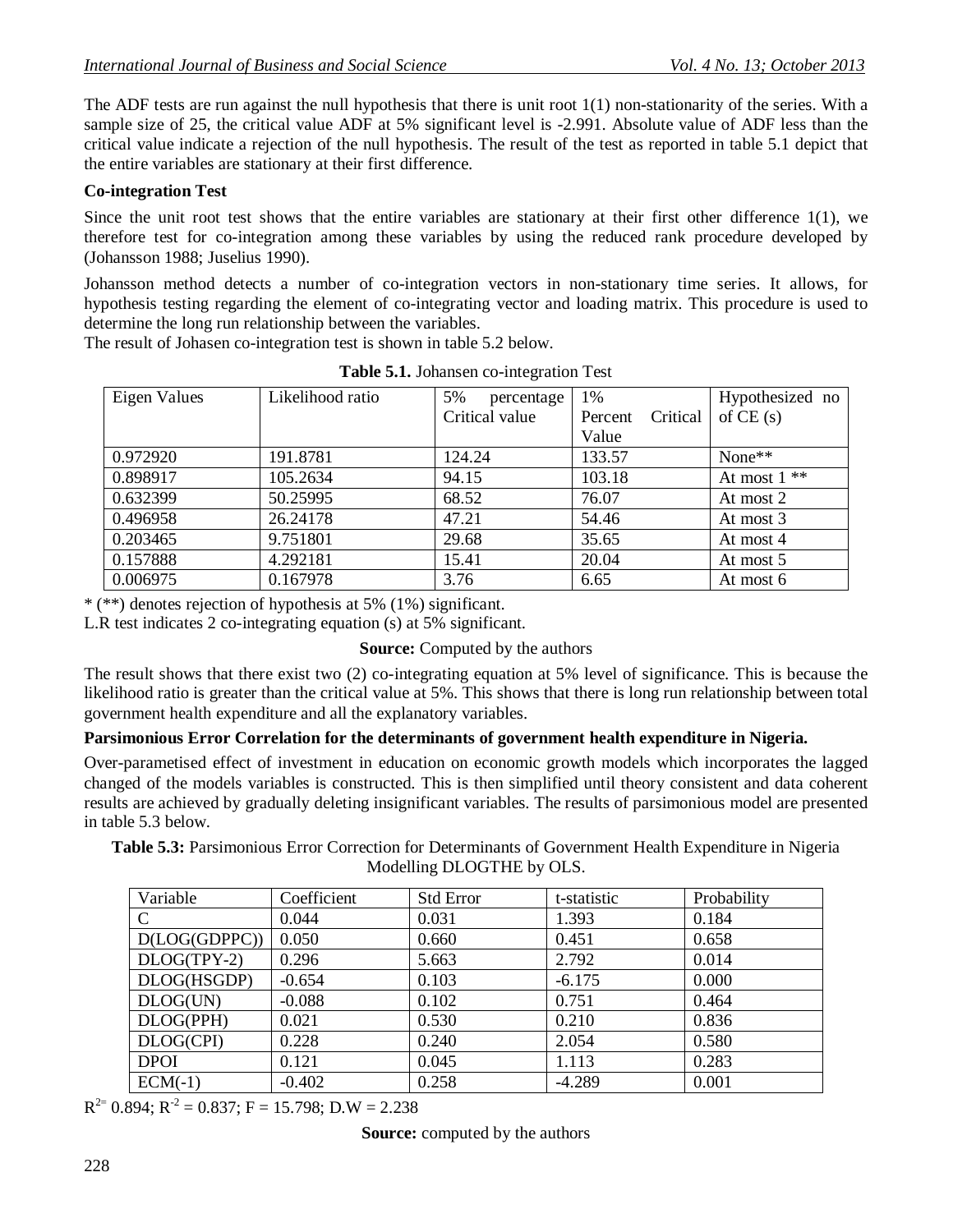The parsimonious model result above shows that the coefficient of the error correction term (ECM) is negative and the same time significant with a very low probability value of 0.001. Its value in absolute term is about 0.402 indicating that about 40%percent of the disequilibrium in the total government health expenditure in the previous year is corrected in the period. This is also appears significant demonstrating the fact that dependent and explanatory variables go a long way in explaining government total health expenditure in Nigeria.

In the result, there exists positive but insignificant relationship between gross domestic product per capita and total government health expenditure in Nigeria. This is consistent with the apriori expectation. This implies that one percent increase in gross domestic product per capita will lead to 0.050 percent increase in total government health expenditure. The coefficient value is not significant at 5% significance level which is confirmed by the very high probability value of 0.660. The implication of this study is that the elasticity of less than one of the variable indicates that health care expenditure in Nigeria is a normal good. The low value of the variable is a pointer to the fact that income in Nigeria is not equitably distributed and the government lack the political will to prioritize the health care sector. This findings is consistent with Omotor (2009), Reman, Bassey and Edu (2011) and Abbas and Hiemenz (2011) in their studies of determinants of health expenditure. They noted that health care expenditure is a normal good. But this is inconstant with Ayanwu (1998) who noted that health care expenditure is a luxury good. The discrepancy in findings may be attributed to various health policies put in place by government to enhance the growth and development of this sector.

From table 5.3, it could be observed that the percentage of total Population of 14 Years of Age and Younger has positive and significant effect on government health care expenditure. This in line with the apriori expectation, this shows that an increase in Total Population of 14 Years of Age and Younger will lead to 0.296 percent increase in total government heath expenditure in Nigeria. The coefficient of Total Population of 14 Years of Age and Younger is also significant at 0.05 significance level with a very low probability value of 0.000.The implication of this result is that proportionate increase in the Total Population of 14 Years of Age and Younger will lead to high demand of public health expenditure in terms of provision of immunization and that this group of population are more vulnerable to diseases. This result conforms to Khorassani and Paskawych (2009) who reported that the proportion of the population 15 years old or younger have the largest effect on per capita healthcare expenditures in the United States. They concluded that children are the ones highest in demand for healthcare.

Health expenditure share in gross domestic product (proxy for government developmental policy on health sector) has negative and significant impact on government heath expenditure in Nigeria. This finding indicates that there are some fundamental problems with the way in which health policies are formulated and implemented in the Nigerian health sector and is not consistent with the world health organisation policy. This conform the graphical illustration findings that the average health expenditure in Nigeria is less than 15% which is recommended by WHO. Abbas and Hiemenz (2011) asserted that the level of development of a country affects health care spending and public health.

The Unemployment rate has positive sign and is not consistent with the Apriori expectation of negative sign. The value of the coefficient is 0.088. This implies that one percent increase in Unemployment rate will leads to 0.088 percent increase in government health expenditure. The coefficient is however not significant at 0.05 significance level. The positive and non-significance of this variable is attributed to the negative effect of employing few people in productive jobs and thereby reducing national income as well as individual income. These findings also reveal that unemployment lead to increase in provision of public demand of health facilities in Nigeria.

The Population per Physician variable coefficient bears a positive sign. These conform to the apriori expectation. This implies that there is direct relationship between Population per Physician and total government health expenditure in Nigeria. The value of the coefficient of PPH is 0.021. This implies that one percent increase in Population per Physician will lead to 0.021percent increase in government health expenditure. This variable is not statically significant at 0.05 levels. This finding is a pointer to the fact that the Nigerian health sector are characterised by inadequate number of professional doctors and which will lead to low capacity buildings and reduce human capacity utilisation which will lead to reduction in economic growth. This findings is consistent with Kamiya (2010) findings that population of physician has no significant impact on health expenditure in the sub Saharan Africa countries.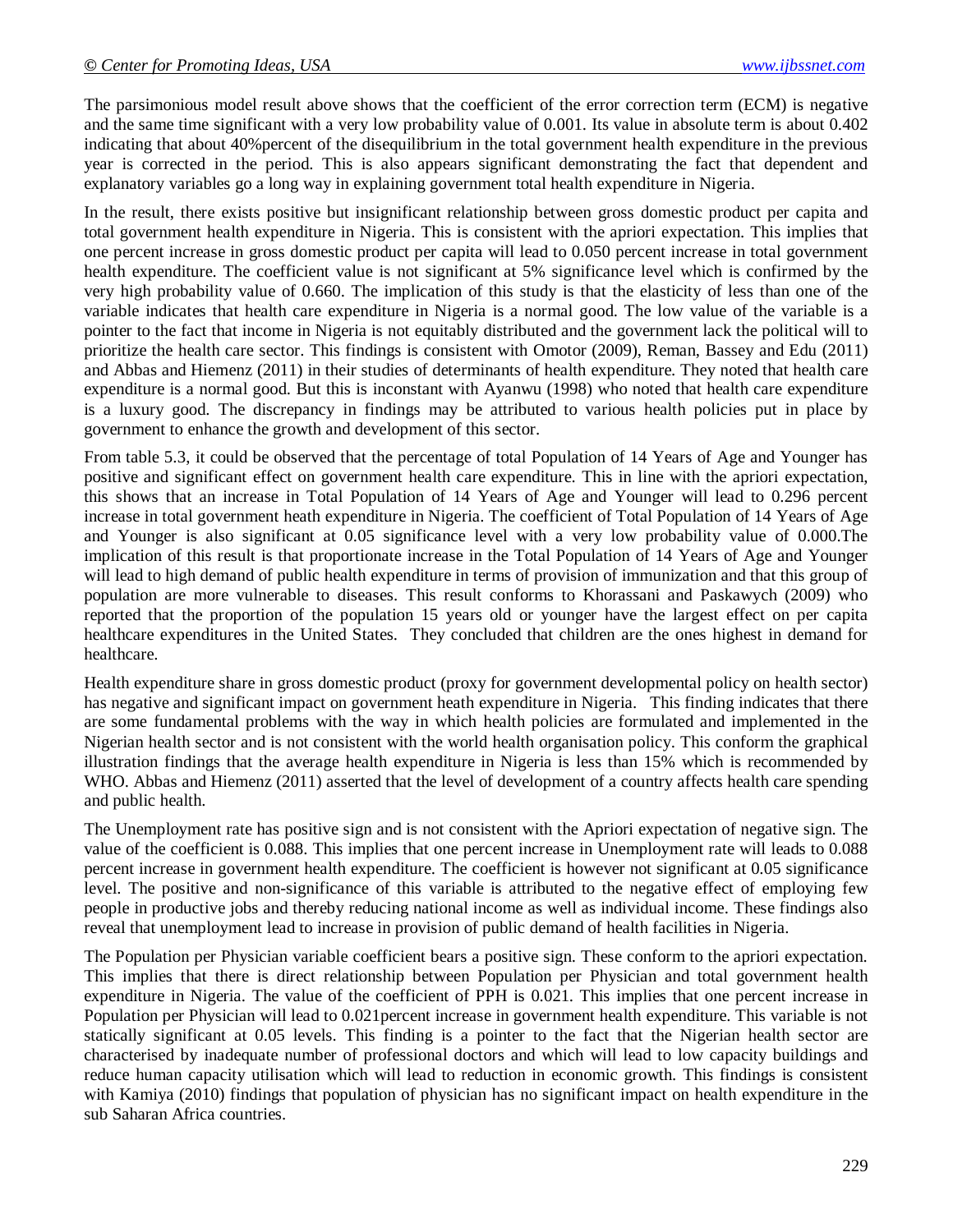The coefficient of Consumer price index is 0.228. This implies that a one percent increase in Consumer price index will leads to 0.228 percent increase in total government health expenditure. This variable was found to be not statistically significant at 0.05 percent level of significant judging from the pro-value estimate of 0.530. The positive nature of Consumer price index indicates that cost of health care does not discourage Nigerians for the demand of health resources. This confirmed to the findings of Havemann and Vander Berg (2002) in South Africa that the amounts charge in hospital is not statistically significant in demand for health care services. This is conforming to the theoretical view and empirical findings that health care demand is reasonably price inelastic. Ailemen, Asokhia and Okojie (2011) postulated that the reason is that most people can borrow to obtained health care services.

The estimated coefficient of Political instability (POI) was found to be 0.121. Thus, a direct relationship with total government health expenditure and political instability was established. This is not consistent with the apriori exploitation. The variable is not significant at 5 percents levels of significance. This result indicates that high level of political instability discourage growth of total government health expenditure in Nigeria. Ayanwu (1998) noted that civilian government allocate more real funds to the health sector than their military counterparts. The implication is that the more Nigeria has a democratic regime the better for the health sector financial resources.

The overall goodness of the model as shown by the adjusted coefficient of determination  $(R^{-2})$  is 0.837, which shows that about 84 percent of the variation experience in total government health expenditure of Nigeria for the period being investigated may be explained by the independence variables included in our model.

The F-static which measure the joint statistical influence of the explanatory variable in explaining the dependent variables was found to be statistically significant at 5 percent significance level. The F-statistic figure of 15.789 shows that the explanatory variables are important determinants of Nigeria total government health expenditure.

The value of Durbin Watson (DW) statistic is 2.238 for the model. This implies that there are absences of autocorrection among the explanatory variables in the model.

### *Summary, Conclusion and Policy Implication*

This study empirically x-rays the determinants of public health expenditure in Nigeria between 1986 and 2010. The study was conducted to identify those factors that can promote health expenditure in Nigeria. In order to achieve the aims of the study, an econometric model was formulated. Total government health expenditure was regressed on Gross domestic product per capital, total Population 14 Years of Age and Younger, health expenditure share in gross domestic product (proxy for government developmental policy on health sector), unemployment rate, Population per Physician, consumer price index (proxy for health care prices) and Political instability. These variables were included in our econometric model based on review of past studies.

The study use error correction mechanism to estimate the total government health expenditure and all independent variables after conducting stationarity and co-integration test. The result shown that all variables included in the model are stationary in the first order difference 1(1). Also the co-integration test showed presence of long-run relationship between dependent and explanatory variables in the model. The major findings of the study are summarized as follows.

There exists a positive but insignificant relationship between gross domestic product per capita and total government health expenditure in Nigeria. The implication of this study is that the elasticity of less than one of the variable indicates that health care expenditure in Nigeria is a normal good. The low value of the variable is a point to the fact that that income in Nigeria is not equitably distributed and the government lack the political will to prioritize the health care sector. This finding is consistent with Abbas and Hiemenz (2011) in Pakistan.

The result also shows that the percentage of total Population of 14 Years of Age and Younger has positive and significant effect on government health care expenditure. The implication of this result is that proportionate increase in the Total Population of 14 Years of Age and Younger will lead to high demand of public health expenditure in terms of provision of immunization and that this group of population are more vulnerable to diseases.

Health expenditure share in gross domestic product (proxy for government developmental policy on health sector) has negative and significant impact government heath expenditure in Nigeria.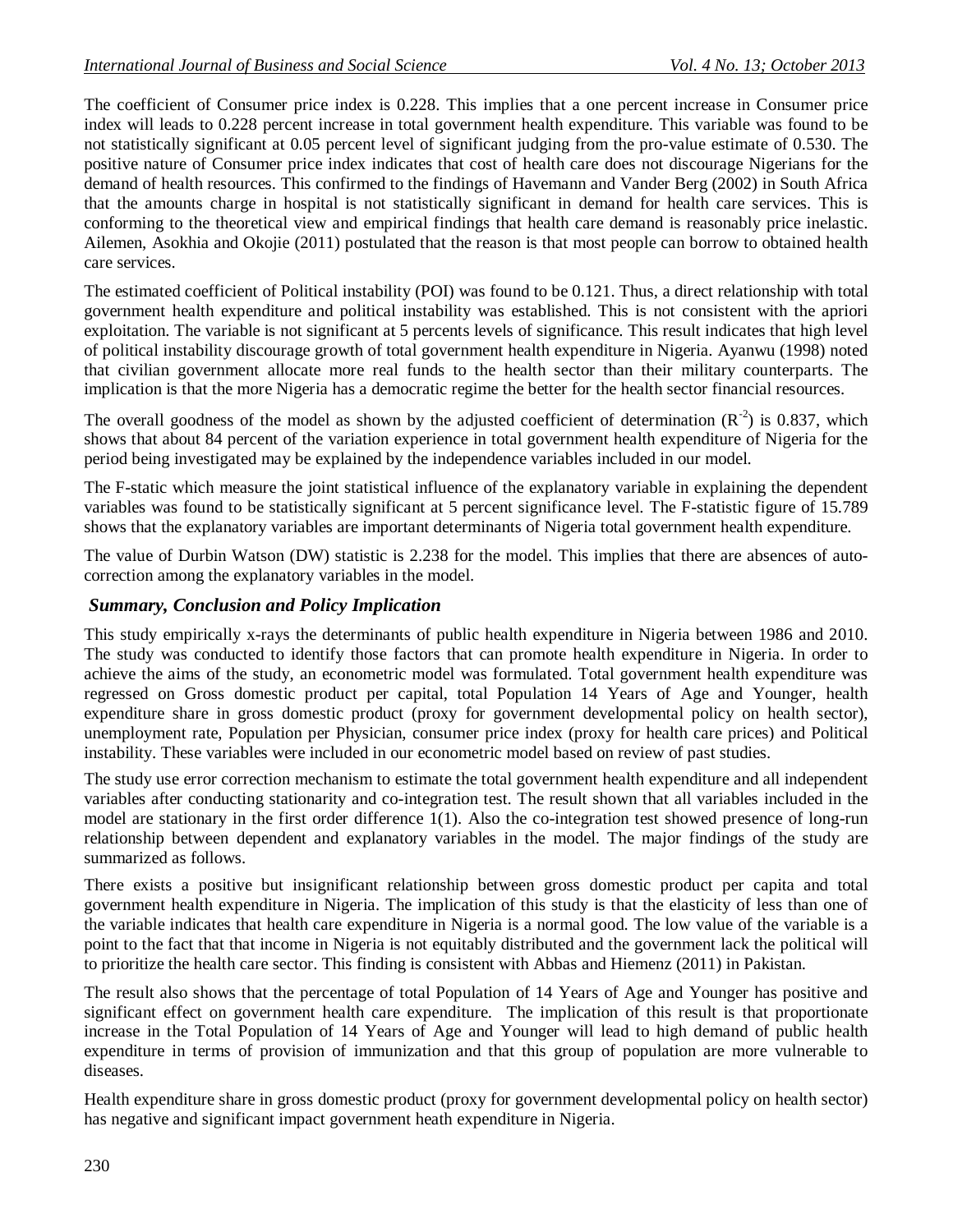This result indicates that there are some fundamental problems with the way in which health policies are formulated and implemented in the Nigerian health sector and these has not induce the growth and development of the sector.

The Unemployment rate has positive and insignificant impact on total government health expenditure and this is not consistent with the Apriori expectation of negative sign. This finding reveals that unemployment lead to increase in provision of public demand of health facilities in Nigeria.

The result also shows that Population per Physician has direct but insignificant effect on total government health expenditure in Nigeria. This result indicates that the Nigerian health sector are characterised by inadequate number of professional doctors.

Consumer price index proxy for cost of health has direct and insignificant impact on Nigeria total government health expenditure. This variable was found to be not statistically significant at 0.05 percent level of significant judging from the pro-value estimate of 0.530. The positive nature of Consumer price index indicates that cost of health care does not discourage Nigerians for the demand of health resources. This confirmed to the findings of Havemann and Vander Berg (2002) in South Africa that the amounts charge in hospital is not statistically significant in demand for health care services.

The result shows that Political instability has direct relationship with total government health expenditure. This is not consistent with the apriori exploitation. The variable is not significant at 5 percents level of significance. This result indicates that high level of political instability discourage growth of total government health expenditure in Nigeria. The implication is that the more Nigeria has a democratic regime the better for the health sector financial resources.

### *Conclusion*

Investment in human capital through health could bring about economic growth in Nigeria. Health enhances worker effectiveness and the productivity of an individual through increase in physical and mental capacities which are necessary for economic growth and development. Base on this paradigm, the Nigeria government has devoted huge budgetary allocation to the health sector but this huge health expenditure fails to translate into healthier health status of Nigerians and meet World Health Organisation recommended budgetary allocation to the health sector. Base on this, the study examines the factors that determine health expenditure in Nigeria.

Conclusively, the general lesson that emerges from the study is that total population 14 Years of Age and Younger and health expenditure share in gross domestic product (proxy for government developmental policy on health) are the major determinants of health expenditure in Nigeria and that health demand in Nigeria is a normal good.

### *Policy Implications*

Based on findings of this study the following policy recommendations are put forward:

There is need for increase in government spending on health at all levels (primary, secondary and tertiary institution).Government Budgetary allocation to health sector should be increased to the prescribe of 15% of its annual budgetary allocation to the health sector. This will make government health expenditure to have a robust effect on Nigerian health status and meet WHO recommended budgetary allocation to the sector.

There is also the need for investment in health and nutrition. Adequate investment in the sector will improve educational outcome and induce the nation economic growth. It is also necessary that Government health policies that support provision of facilities are induced in the country.

There is need for government to take cognisance of the growth population of Nigerian 14 Years of Age and Younger in health care expenditure and allocation policies since this group are the major determents of health expenditure in Nigeria.

Government would need to form synergy with the private sector in providing quality and quantitative health facility to meet the demand of Nigerians in line with the Millennium Development Goal (MDGS).

There is need for proper implementation and monitoring of our national health policy such as national health insurance scheme (NHIS). This will improve the health status and reduced health burden on household and the government.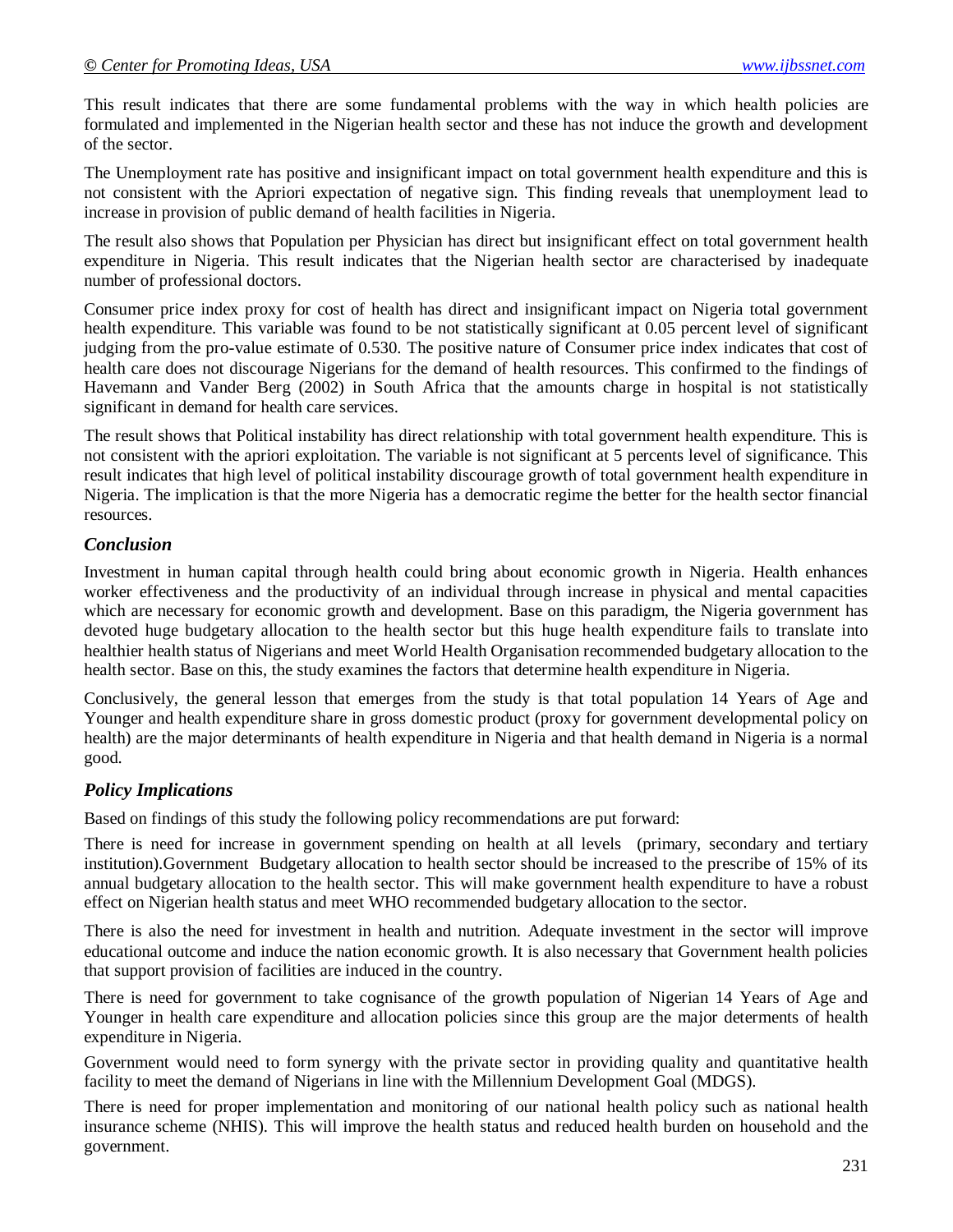The external cooperation of the World Health Organization is required to make an exchange of expertise and health care information, and train and retraining of Nigerian doctors. This will enhance population of professional doctors in Nigeria since they are inadequate per population.

Finally, adequate Machinery should be put in place by all sectors of government to arrest corruption and penalize those who divert and embezzle public health fund. This will enhance the mobilization of resources to furnish primary, secondary and tertiary health institutions and this will induced the Nation economic growth.

### *References*

- Abbas, F. and Hiemenz, U. (2011). Determinants of Public Health expenditures in Pakistan. ZEF- Discussion Papers on Development Policy No. 158, Center for Development Research, Bonn, November 2011.
- Agbatogun, K.K and Taiwo, A.S (2010). Determinants of Health Expenditure in Nigeria. *Journal of Research in National Development*, 8(2): 1-9.
- Ailemen , M. I, Asokhia, M. O. and Okojie, E.I. (2011). Effect of female literacy on maternal Mortality in Nigeria. Paper presented at  $1<sup>st</sup>$  national conference national association of Women in Academics (MAWACS), Ambrose Alli University Ekpoma.
- Al- Yousif, Y. (2000). Does Government Expenditure Inhibit or promote Economic Growth: Some Empirical Evidence from Sandi Arabia. *Indian Economic Journal*, (48)1
- Adams, O.O., Chime, C.C., Abu, S.O,and Aigomududu, E.E (2010). How to Make Public Spending Pro-poor in Nigeria. Policy Brief. Poverty and Economic Policy Network(PEP), Canada. Available on the internet at http://www.pepnet. org/no\_cache/publications/policy-riefs/
- Anyanwu, J.C. (1998). An Econometric Analysis of the Determinants of Health Expenditures in Nigeria, *Nigerian Journal of Economics and management Studies*, 3(1,2): 57-71.
- Aremu, G. (2009). Effect of Public Health Expenditure on Economic Growth in Nigeria (1990-2004). *Journal of Economic Thought*, 3 (1): 65-83.
- Babatude, M. A. (2012). *An analysis of the Growth – Health Relationship in Nigeria* A paper presented at the center for the study of Africa economic development, Dakar, Senegal. Available on the internet at http://www.google.com.ng/url?q=https://editorialexpress.com/cgiin/conference/download.cgi%3Fdb\_name%3DCSAE2012%26paper\_id%3D209&sa=U&ei=uFD2UdfYF ofPtQbn9IDoCg&ved=0CBwQFjAA&usg=AFQjCNGH1ZIP7Y56w5odJNCio1NvekLJ7A
- Bakare A.S and Sanmi O. (2011). Health Care Expenditure and Economic Growth in Nigeria: An Empirical Study. *Journal of Emerging Trends in Economics and Management Science,* (JETEMS) 2 (2): 83-87
- Barro R, and Sala-i-Martin X, (1992). Public Finance in Models of Economic Growth. *Review of Economic Studies,* 59: 645-661.

Chaabouni, S., and Abednnadher, C. (2010). The determinants of health expenditures in Tunisia: An ARDL bounds testing approach. Available on the internet at http://www.unicaen.fr/recherche/mrsh/files/B7\_3\_Chaabouni\_ABEDNNADHER\_def.pdf&sa=U&ei=v0v 2UY7BNvH07Aas7YGQAw&ved=0CBoQFjAA&usg=AFQjCNGx5iS\_UijxR35YJLZZkRhEPlvBfQ

- Das, A. and Martin, F. (2010). An Econometric Analysis of the US Health Care Expenditure. *Global Journal of Health.* 2 (1): 150-160.
- Granger, C. W. and Newbold, P. (1974). Spurrioous Regression in Econometric. *Journal of Economic*. 2: 111- 120.
- Hansen, P. and King, A. (1996): The Determinants of Health care Expenditure: A Co-integration Approach; *Journal of Health Economics.* 15: 127-137.
- Havemann, R. and Vander Berg, S. (2002). The Demand for Health in South Africa. Stellenboseh. Economic working paper 6, Bureau of Economic Research, Pretoria.
- Hitiris, T. and Posnett, J. (1992). The Determinants and Effects of Health Expenditure in Developed Countries. *Journal of Health Economics*, 11, 173-81.
- Johansen, S. (1991). Estimation and Hypothesis testing of Co-integrating Vector in Guassian Vector Autoregressive Model. *Econometrica,* 59: 1551 – 1580
- Johansen, S. and Juselius, K. (1990). Maximum Likelihood Estimation and Inference On Co-integration –With Application To The Demand For Money, '*Oxford Bulletin of Economics and Statistics.* 52 : 169-210.